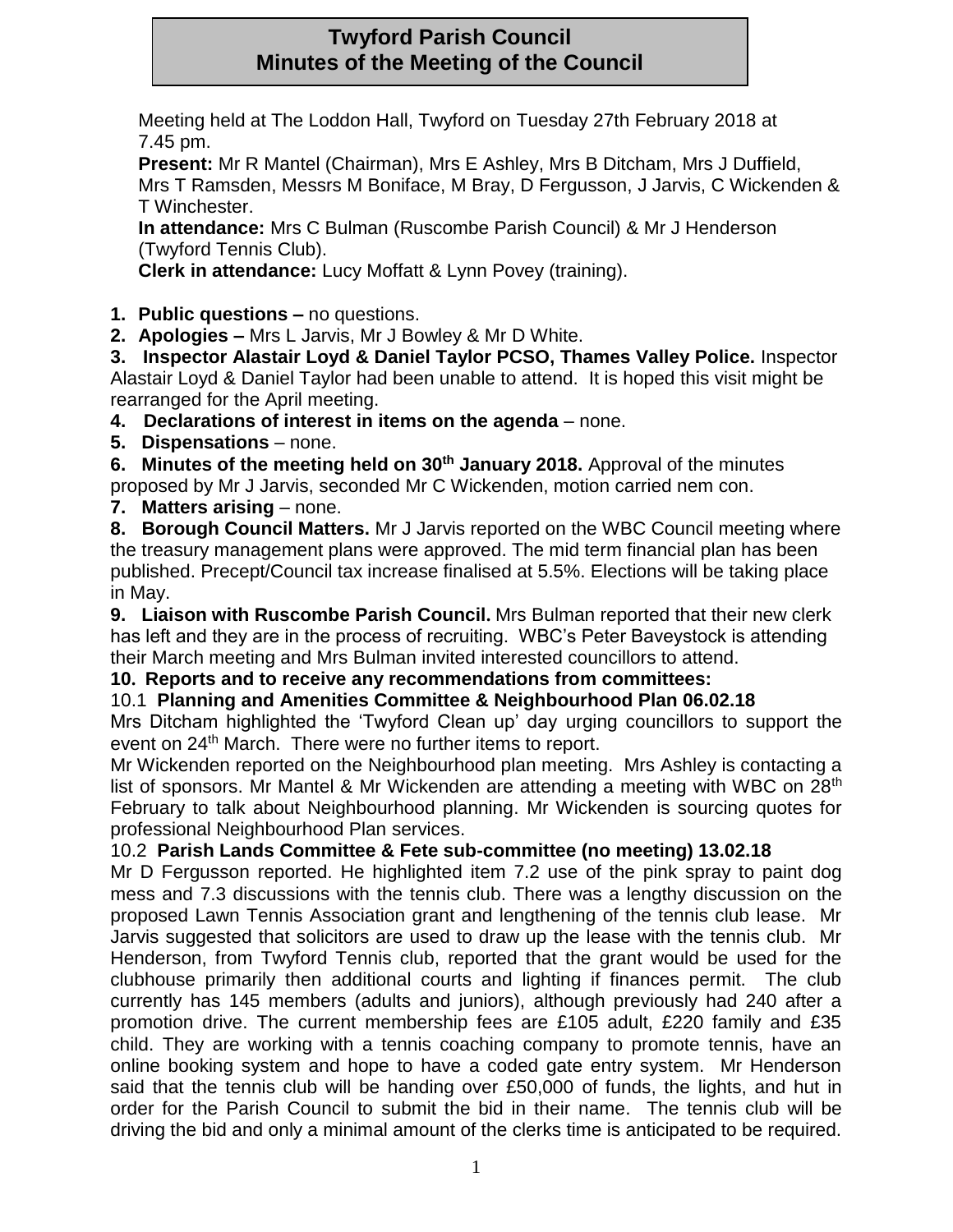Mr Jarvis asked that the lease contains an agreement saying that the Tennis Club will pay for any costs that result from the application. The general feeling was that the Parish Council wished to support the tennis club and value the contribution it makes in the village. The recommendations were taken.

The committee **recommend to Full Council** that the Council extend the Tennis Club lease to 25 years. Motion carried unanimously.

The committee **recommend to Full Council** that the Council assist the tennis club by leading the bid for funding to the Lawn Tennis Association. The funding is for the expansion of the tennis club facilities. This is on the basis that the tennis club provide their undertaking to carry out the admin required to push the bid forward. Motion carried unanimously.

## 10.3 **Finance and General Purposes Committee (no meeting)**

## 10.4 **Parking Advisory Committee (no meeting)**

### 10.5 **Other representatives reports**

10.5.1 Twinning Association meeting – Mrs E Ashley reported on the last meeting and the detailed list of activities planned for the Cuincy visit. Councillors are welcome to join in with any of the activities - please advise the organisers in advance. A short discussion took place on whether it would be possible for the Twinning Association to hold their Annual meeting after the APM. Agreed this would not give either meetings sufficient time. It was agreed that Mr J Jarvis, the Chairman of the Twinning organisation, should be asked to speak at the Annual Parish Meeting. There was a suggestion that information boards on the Campaign to Protect Rural Wokingham, Twinning Association and Neighbourhood plan would be well received for residents to view whilst having their drinks after the APM.

10.5.2 Community Hub meeting – Mr Jarvis reported that a meeting is to be held with Charlotte Haitham Taylor, Leader of WBC on  $7<sup>th</sup>$  March at 2pm. Mr J Bowley will be asked if he is available to attend with Mr R Mantel being the substitute representative.

10.5.3 Borough Parish Liaison Forum – response circulated on CIL questions.

10.5.4 Twyford Together Executive – Mrs Ditcham reported that no meeting had been held.

#### 11. **Clerk's report** – no report.

**12. Items to be discussed at the next meeting** - no items.

## **13. Correspondence (circulated to councillors by email):**

13.1 WBC NEWS: Plans to reinstate popular bus service in Woodley and Earley

13.2 WBC NEWS: Council to install pedestrian crossing facilities to keep school children safe

13.3 WBC NEWS: New transport and highways contract to improve service for residents 13.4 Wokingham Borough Libraries Newsletter February 2018

13.5 Police and Crime Commissioner Newsletter - February 2018

13.6 Town and Village Plans and the Five Year Land Supply Rule

13.7 Thames Valley Police - Support for Protect Your World campaign

13.8 Royal British Legion - WW1 Centenary

13.9 WBC NEWS: Food waste collections set to be introduced next year

13.10 Apprenticeships Careers Fair - 7 March 2018

13.11 WBC: Council continues to manage its budget despite severe cuts in government funding

13.12 Citizens Advice - Fundraising quiz night

13.13 Borough Parish Liaison Forum - notes

13.14 WBC News: Do you want to be a councillor?